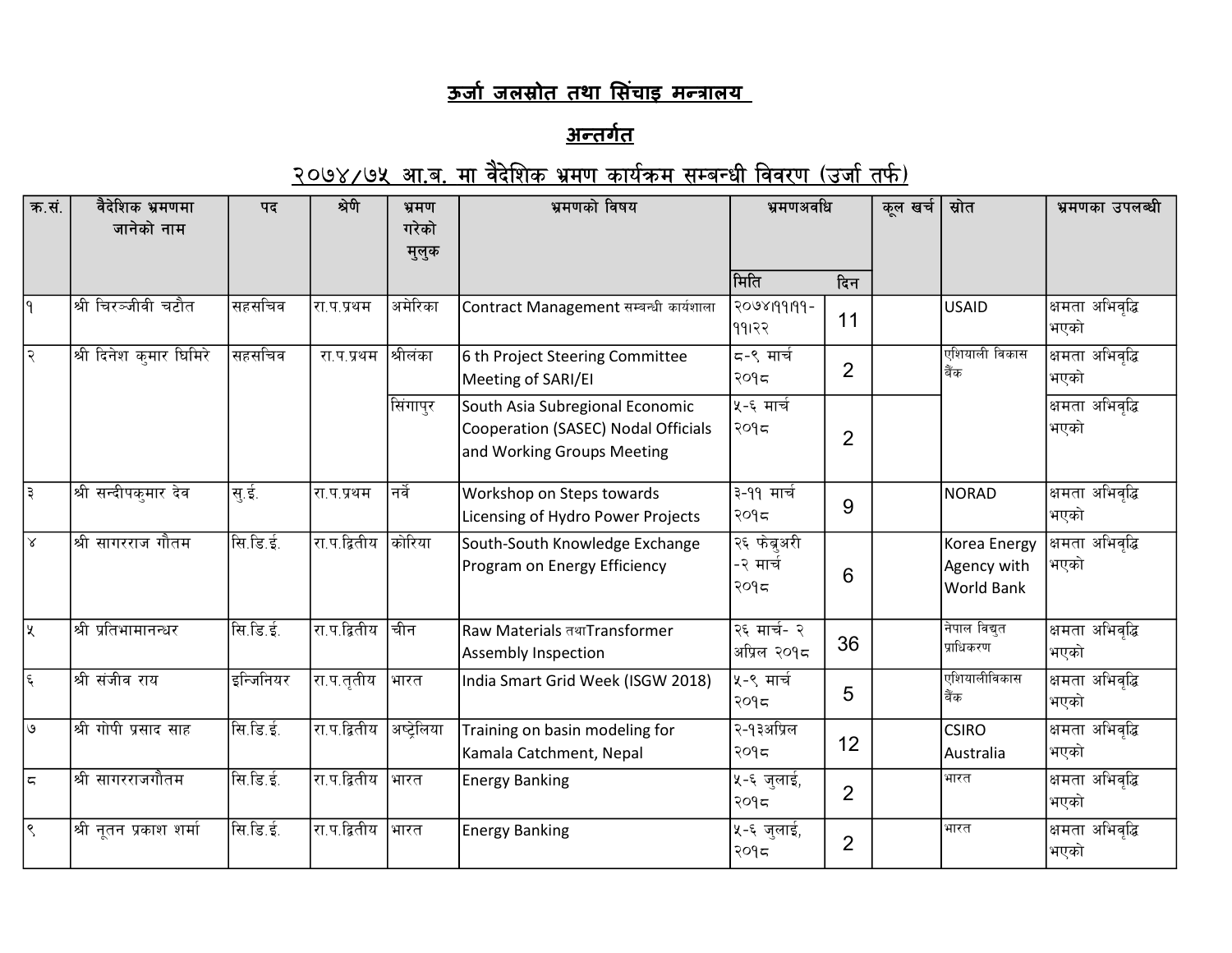| $\overline{\rho}$ | श्री दानध्वज बस्नेत     | सहसचिव         | रा.प.प्रथम   | फिलिपिन्स | 2018 Asian Clean Energy Forum<br>(ACEF)                                                                                           | ज् <b>न</b> ४-८<br>२०१८                       | 5              | एशियाली विकास<br>बैंक | क्षमता अभिवृद्धि<br>भएको |
|-------------------|-------------------------|----------------|--------------|-----------|-----------------------------------------------------------------------------------------------------------------------------------|-----------------------------------------------|----------------|-----------------------|--------------------------|
| 99                | श्री गोकर्णराज पन्थ     | सि.डि.ई.       | रा.प.द्वितीय | फिलिपिन्स | 2018 Asian Clean Energy Forum<br>(ACEF)                                                                                           | ज् <b>न</b> ४-८<br>२०१८                       | 5              | एशियाली विकास<br>बैंक | क्षमता अभिवृद्धि<br>भएको |
| 9                 | श्री निरोज बहाद्र भ्जेल | इन्जिनियर      | रा.प.तृतीय   | फ्रान्स   | Regional Training on Applying<br>Radiation Technologies in<br>Diagnosing Industrial &<br><b>Environmental Processes</b>           | 25 june to<br>13 July<br>2018                 | 19             | <b>IAEA</b>           | क्षमता अभिवृद्धि<br>भएको |
| 93                | श्री कमानसिं थापामगर    | शाखा<br>अधिकृत | रा.प.तृतीय   | चीिन      | 2018 Seminar on Water Resources<br>Management and Small Hydropower<br>Development for Countries along the<br><b>Belt and Road</b> | 9४ मे २०१८<br>देखि ०४ जन<br>२०१८ सम्म         | 20             | चीन                   | क्षमता अभिवृद्धि<br>भएको |
| $ 9 \times$       | श्री संजीव राय          | इन्जिनियर      | रा.प.तृतीय   | चीन       | 2018 Seminar on Water Resources<br>Management and Small Hydropower<br>Development for Countries along the<br><b>Belt and Road</b> | <u>प</u> र मे २०१८<br>देखि ०४ जन<br>२०१८ सम्म | 20             | चीन                   | क्षमता अभिवृद्धि<br>भएको |
| १X                | श्री मुकेश गौतम         | इन्जिनियर      | रा.प.तृतीय   | ∣चीन      | 2018 Seminar on Water Resources<br>Management and Small Hydropower<br>Development for Countries along the<br><b>Belt and Road</b> | १५ मे २०१८<br>देखि ०४ जन<br>२०१८ सम्म         | 20             | चीन                   | क्षमता अभिवृद्धि<br>भएको |
| १६                | श्री गोपाल कडरिया       | शाखाअधिक<br>त  | रा.प.तृतीय   | कोरिया    | "ADB-Korea Storage System<br>Conference and Technical Tour 28<br>May-1 June 2018"                                                 | २८ मे २०१८<br>देखि ०१ जुन<br>२०१८             | 4              | <b>ADB</b>            | क्षमता अभिवृद्धि<br>भएको |
| 99                | श्री लक्ष्मी भा         | सि.डि.ई.       | रा.प.द्वितीय | बंगलादेश  | Seminar/Training on<br>TrechlessTechless Technologies for<br>Urban Infrastructure                                                 | १६-१९ मे<br>२०१८                              | $\overline{4}$ | <b>ADB</b>            | क्षमता अभिवृद्धि<br>भएको |
| 95                | श्री सकृय न्यौपाने      | इन्जिनियर      |              | बंगलादेश  | Seminar/Training on<br>TrechlessTechless Technologies for<br>Urban Infrastructure                                                 | १६-१९ मे<br>२०१८                              | 4              | <b>ADB</b>            | क्षमता अभिवृद्धि<br>भएको |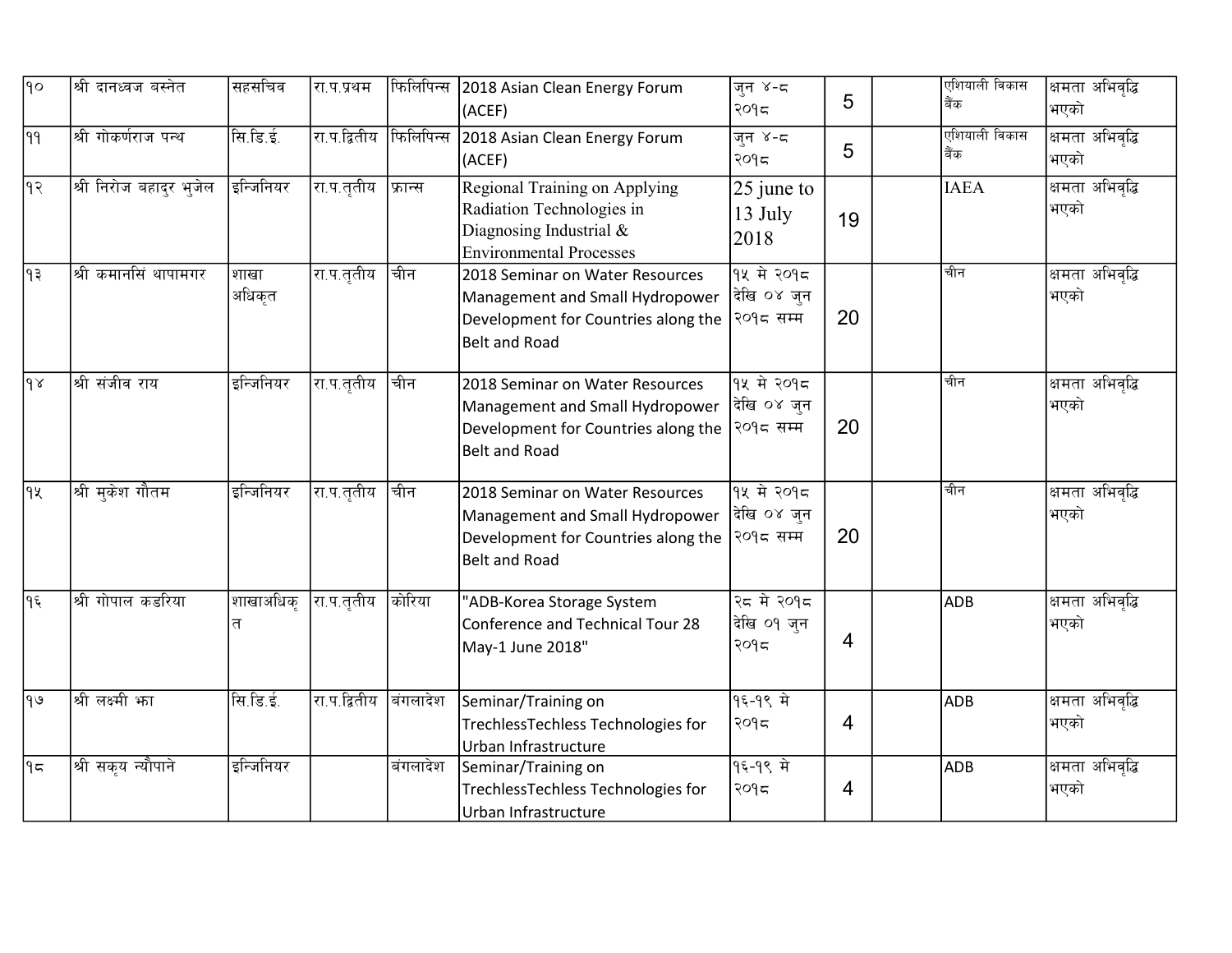| <u> १९</u> | श्री धर्मराज कईकेल              | सहसचिव                       | रा.प.प्रथम   | भारत      | भारत सरकारको केन्द्रीय विद्युत विनियामक<br>आयोग तथा दिल्ली विद्युत विनियामक<br>आयोगमा अध्ययन भ्रमण | ९-१० जनवरी<br>२०१८         | $\overline{2}$ | <b>USAID</b> | क्षमता अभिवृद्धि<br>भएको |
|------------|---------------------------------|------------------------------|--------------|-----------|----------------------------------------------------------------------------------------------------|----------------------------|----------------|--------------|--------------------------|
| २०         | श्री सन्दीपकमार देव             | उपमहानिर्देश रा.प.प्रथम<br>क |              | भारत      | भारत सरकारको केन्द्रीय विद्युत विनियामक<br>आयोग तथा दिल्ली विद्युत विनियामक<br>आयोगमा अध्ययन भ्रमण | ९-१० जनवरी<br>२०१८         | $\overline{2}$ | <b>USAID</b> | क्षमता अभिवृद्धि<br>भएको |
| 56         | श्री नुतनप्रकाश शर्मा           | सि.डि.ई.                     | रा.प.तृतीय   | भारत      | भारत सरकारको केन्द्रीय विद्युत विनियामक<br>आयोग तथा दिल्ली विद्युत विनियामक<br>आयोगमा अध्ययन भ्रमण | ९-१० जनवरी<br>२०१८         | $\overline{2}$ | <b>USAID</b> | क्षमता अभिवृद्धि<br>भएको |
| २२         | श्री दिनेश कुमार धिमिरे         | सहसचिव                       | रा.प.प्रथम   | भारत      | South Asia Power Summit                                                                            | २०१७<br>डिसेम्बर १५        | 1              | भारत         | क्षमता अभिवृद्धि<br>भएको |
| २३         | श्री प्रवीणराज अर्याल           | सहसचिव                       | रा.प.प्रथम   | थाइल्याड  | <b>Regional Preparatory</b><br>MeetingतथाExpert Working groups                                     | २०१७<br>डिसेम्बर<br> १३-१५ | 3              | ADB          | क्षमता अभिवृद्धि<br>भएको |
| 58         | श्री प्रल्हाद प्रसाद<br>सापकोटा | उपसचिव                       | रा.प.द्वितीय | थाइल्याड  | <b>Regional Preparatory</b><br>MeetingतथाExpert Working groups                                     | २०१७<br>डिसेम्बर<br> १३-१५ | 3              | ADB          | क्षमता अभिवृद्धि<br>भएको |
| २५         | श्री राज् महर्जन                | सि.डि.ई.                     | रा.प.द्वितीय | थाइल्याड  | Regional Preparatory Meeting तथा<br><b>Expert Working groups</b>                                   | २०१७<br>डिसेम्बर<br> १३-१५ | 3              | ADB          | क्षमता अभिवृद्धि<br>भएको |
| २६         | श्री दिनेश क्मार धिमिरे         | सहसचिव                       | रा.प.प्रथम   | पाकिस्तान | Twelfth Meeting of the Governing<br>Board of SAARC Energy Centre (SEC)                             | ३०-३१<br>अक्टोबर २०१७      | $\overline{2}$ |              | क्षमता अभिवृद्धि<br>भएको |
| ২७         | श्री कपिल डंगोल                 | सहसचिव                       | रा.प.प्रथम   |           | <b>Inception Meeting of SASEC Cross</b><br>Border Power Trade Working Group                        | १२-१३<br> सेप्टेम्बर २०१७  | $\overline{2}$ |              | क्षमता अभिवृद्धि<br>भएको |
| २९         | श्री दिनेश कुमार धिमिरे         | सहसचिव                       | रा.प.प्रथम   | बंगलादेश  | नेपाल-बंगलादेश परामर्श संयन्त्र बैठक                                                               | ७ देखि ११<br>अक्टोबर २०१७  | 5              | नेपाल सरकार  | क्षमता अभिवृद्धि<br>भएको |
| ३०         | श्री दिनेश कुमार धिमिरे         | सहसचिव                       | रा.प.प्रथम   | जापान     | Japan Visit Program on Hydropower<br>Sector for Nepal                                              | १३-१७अक्टोबर<br>२०१७       | 5              | <b>JICA</b>  | क्षमता अभिवृद्धि<br>भएको |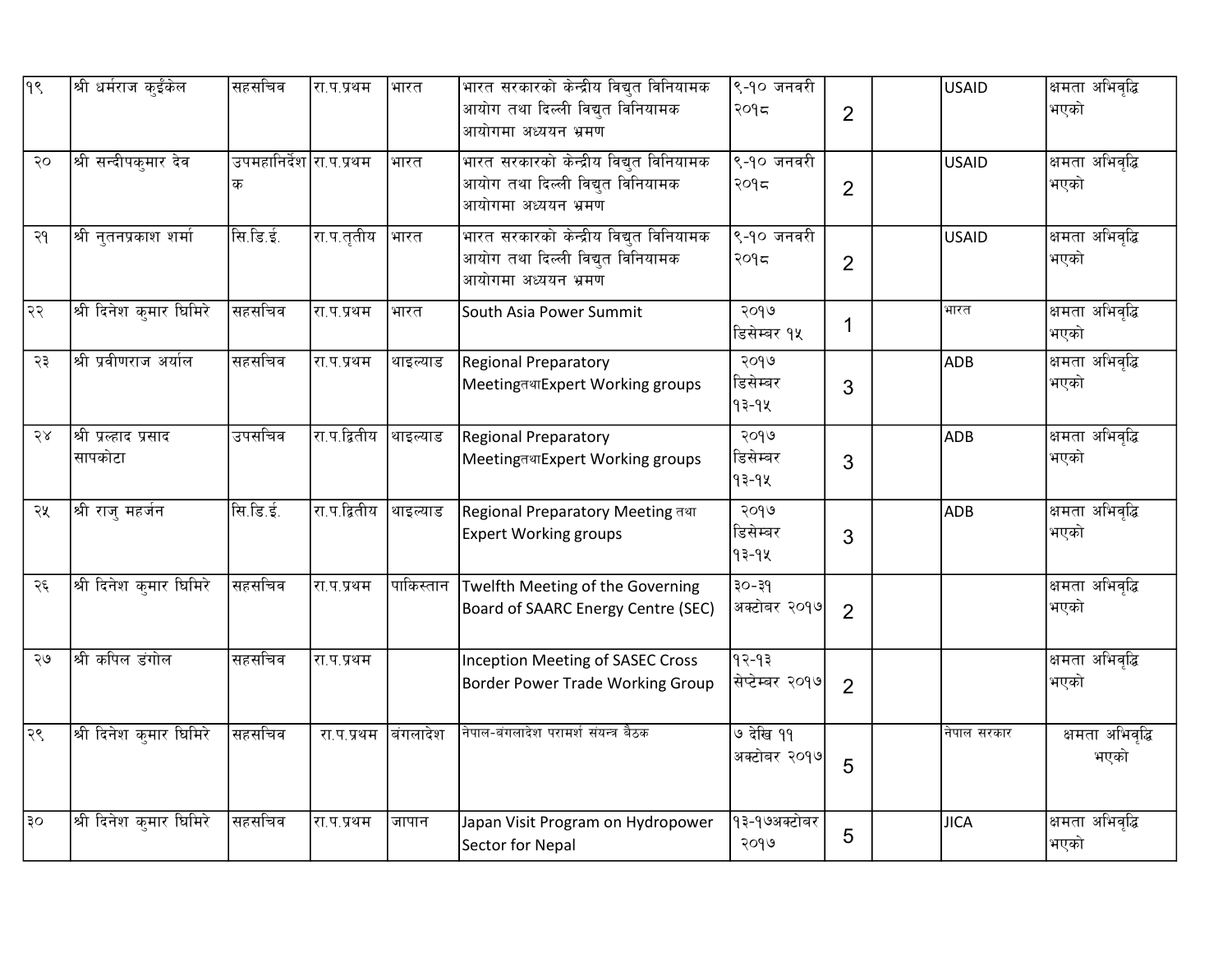| ३१                         | श्री चिरञ्जीवी चटौत                            | सहसचिव            | रा.प.प्रथम        | $\mathbf{H}$   | $\mathbf{H}$                                                                                                                                                                                                  | lπ                                        | 5              | lu.            | क्षमता अभिवृद्धि<br>भएको |
|----------------------------|------------------------------------------------|-------------------|-------------------|----------------|---------------------------------------------------------------------------------------------------------------------------------------------------------------------------------------------------------------|-------------------------------------------|----------------|----------------|--------------------------|
| ३२                         | श्री दिनेश कुमार घिमिरे                        | सहसचिव            | रा.प.प्रथम        | $\mathbf{H}$   | $\mathbf H$                                                                                                                                                                                                   | l u l                                     | 5              | $\mathbf{H}$ . | क्षमता अभिवृद्धि<br>भएको |
| ३३ $\overline{\mathbf{r}}$ | श्री प्रवीणराज अर्याल                          | सहसचिव            | रा.प.प्रथम        | $\mathbf{H}$ . | $\mathbf H$                                                                                                                                                                                                   | l ul                                      | 5              | $\mathbf{H}$ . | क्षमता अभिवृद्धि<br>भएको |
| ३४                         | श्री सन्दीप कुमार देव                          | उप<br>महानिर्देशक | रा.प.प्रथम        | $\mathbf{H}$   | $\mathbf H$                                                                                                                                                                                                   | lπ                                        | 5              | $\mathbf{H}$ . | क्षमता अभिवृद्धि<br>भएको |
| ३५                         | श्री सञ्जय ढुङ्गेल                             | उप<br>महानिर्देशक | रा.प.प्रथम        | $\mathbf{H}$   | $\mathbf H$                                                                                                                                                                                                   | l u l                                     | 5              | $\mathbf{H}$   | क्षमता अभिवृद्धि<br>भएको |
| रू $\overline{\mathbf{F}}$ | श्री धर्मराज कईकेल                             | सहसचिव            | रा.प.प्रथम        | श्रीलंका       | Developing and unsolicited Proposal<br>Policy                                                                                                                                                                 | २० र २१<br> सेप्टेम्वर २०१७               | $\overline{2}$ | USAID          | क्षमता अभिवृद्धि<br>भएको |
| ঃ৩                         | श्री राजकुमार श्रेष्ठ                          | सि.डि.ई.          | रा.प.द्वितीय      | श्रीलंका       | Developing and unsolicited Proposal<br>Policy                                                                                                                                                                 | २० र २१<br> सेप्टेम्वर २०१७               | $\overline{2}$ | USAID          | क्षमता अभिवृद्धि<br>भएको |
| ∣३८                        | श्री सुवास तुलाधर                              | सि.डि.ई.          | रा.प.द्वितीय      | थाइल्याण्ड     | Extending the Life Reservoirs :<br><b>Training Course on Sediment</b><br>Management in Reservoirs and Run-<br>of-River Hydropower Plants and<br>Application of Reservoir<br><b>Conservation Model RESCON2</b> | ४-६ अक्टोबर<br>२०१७                       | $\overline{2}$ | ADB            | क्षमता अभिवृद्धि<br>भएको |
| ३९                         | श्री ब्द्धरत्न त्लाधर                          | सि.डि.ई.          | रा.प.द्वितीय  चीन |                | Seminar on Renewable Rural Energy,<br><b>Environment and Hygiene</b>                                                                                                                                          | २० सेप्टेम्बर<br>२०१७ देखि<br> १० अक्टोबर | 1              | China          | क्षमता अभिवृद्धि<br>भएको |
| 80                         | मा.ऊर्जा मन्त्री श्री<br> महेन्द्र बहादुर शाही |                   |                   | चीन            | Training and Exposure Visit in China                                                                                                                                                                          | २९अगष्ट- ५<br> सेप्टेम्बर २०१७            | $\overline{7}$ | Nepal          | क्षमता अभिवृद्धि<br>भएको |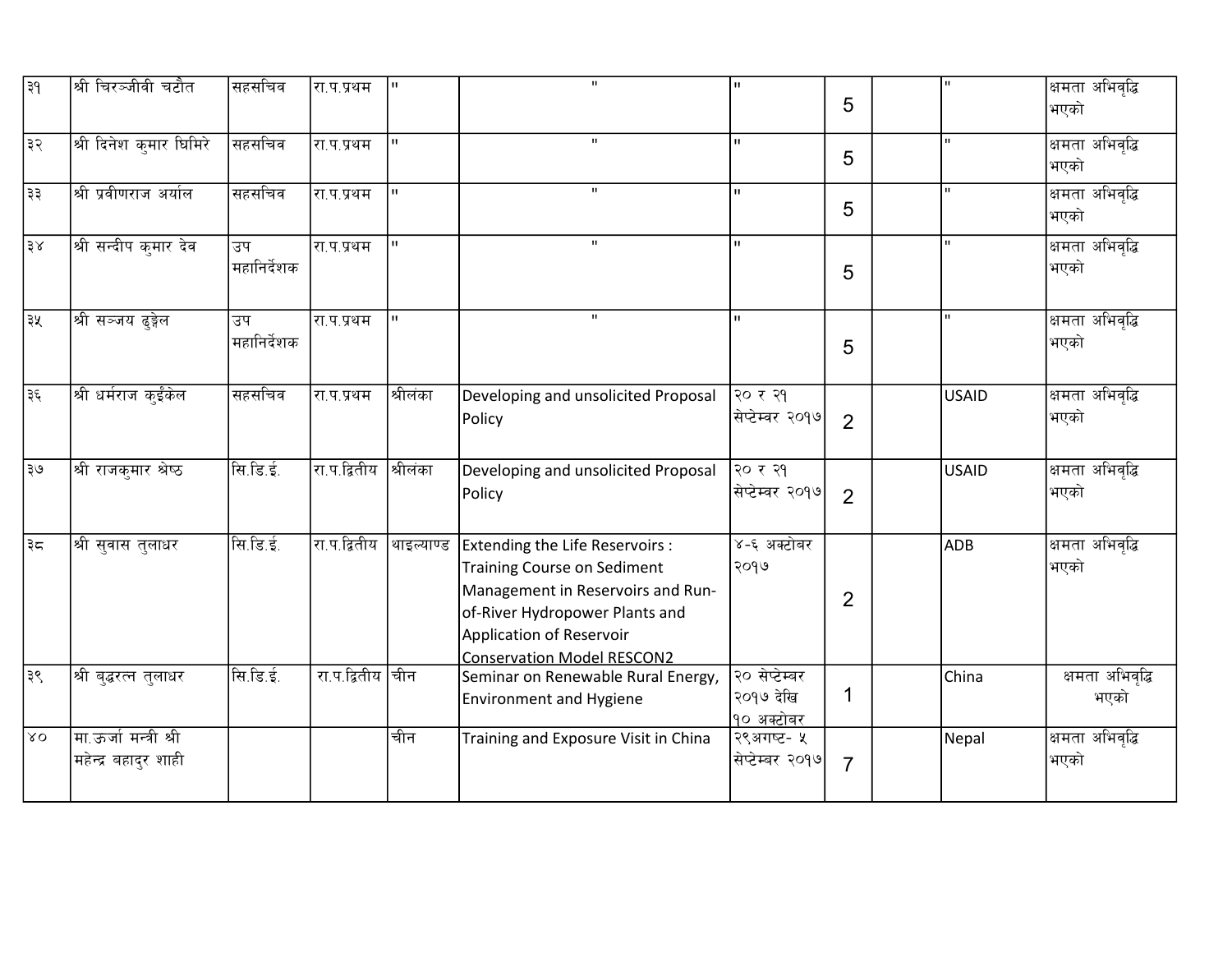| $x_{d}$          | श्री अनुपकुमार उपाध्याय         | <b> सचिव</b>      | विशिष्ठ       | चीन       | Training and Exposure Visit in China                                                                                                                                    | २९अगष्ट- ५<br>सेप्टेम्बर २०१७      | $\overline{7}$ | Nepal               | क्षमता अभिवृद्धि<br>भएको |
|------------------|---------------------------------|-------------------|---------------|-----------|-------------------------------------------------------------------------------------------------------------------------------------------------------------------------|------------------------------------|----------------|---------------------|--------------------------|
| 85               | श्री कमलराम जोशी                | सि.डि.हा.         | रा.प.द्वितीय  | पाकिस्तान | Fourth Meeting of Expert Group on<br>Renewable Energy                                                                                                                   | १२-१३<br> सेप्टेम्बर २०१७          | $\overline{2}$ | Nepal               | क्षमता अभिवृद्धि<br>भएको |
| 83               | श्री राज् महर्जन                | सि.डि.ई.          | रा.प.द्वितीय  | अष्टिया   | Technical Meeting on the Challenges<br>in the Application of the Design<br>Safety Requirements for Nuclear<br>Power Plants to Small and Medium<br><b>Sized Reactors</b> | $\log 20$<br> सेप्टेम्बर,<br>२०१७  | 5              | <b>IAEA</b>         | क्षमता अभिवृद्धि<br>भएको |
| $\lambda\lambda$ | श्री प्रल्हाद प्रसाद<br>सापकोटा | उपसचिव            | रा.प.द्वितीय  | दि.कोरिया | "Asia Regional Technical Training<br>Workshop on Mainstreaming Climate  ६११<br>Change Adaptation in Water<br>Resource Sector and NAP Expo Asia"                         | -29812124                          | 6              | <b>UNDP</b>         | क्षमता अभिवृद्धि<br>भएको |
| ΧX               | श्री नूतनप्रकाशशर्मा            | सि.डि.ई.          | रा.प.द्वितीय  | पाकिस्तान | Second Meeting of SAARC Council of<br><b>Experts of Energy Regualtors</b>                                                                                               | २४-२५<br>अक्टोबर २०१७              | $\overline{2}$ | नेपाल               | क्षमता अभिवद्धि<br>भएको  |
| $\lambda \xi$    | श्री सुमन्तक्मार साह            | इन्जिनियर         | रा.प.तृतीय    | पाकिस्तान | Second Meeting of SAARC Council of<br><b>Experts of Energy Regualtors</b>                                                                                               | २४-२५<br>अक्टोबर २०१७              | $\overline{2}$ | नेपाल               | क्षमता अभिवृद्धि<br>भएको |
| $80^{\circ}$     | <u>श्री</u> चतुर बहादुर श्रेष्ठ | सि.डि.इ.जी.       | रा.प.द्वितीय  | भिटान     |                                                                                                                                                                         | $9 - 71818009$<br>२                | 5              |                     | क्षमता अभिवृद्धि<br>भएको |
| 85               | श्री चतुर बहादुर श्रेष्ठ        | सि.डि.इ.जी.       | ∣रा.प.द्वितीय | अष्टेलिया | Training on Basin Modelling for<br>Kamala Catchment, Nepal                                                                                                              | २१ अगष्ट<br>-०१ सेप्टेम्बर<br>२०१७ | 10             | CSIRO,<br>Australia | क्षमता अभिवृद्धि<br>भएको |
| ४९               | श्री विनोद भट्टराई              | लेखा<br>अधिकृत    |               | चीन       | seminar on Budgeting and<br>International Aid System for Nepal                                                                                                          | १०-३०<br>अगष्ट २०१७                | 21             | China               | क्षमता अभिवृद्धि<br>भएको |
| ųο               | श्री पुरुषोत्तम आचार्य          | उप<br>महानिर्देशक | रा.प.प्रथम    | कोरिया    | <b>SAARC Special Training Program</b><br>2017 Renewable Energy                                                                                                          | ज्लाई<br>२६-अगष्ट १५<br>२०१७       | 20             | <b>KOICA</b>        | क्षमता अभिवृद्धि<br>भएको |